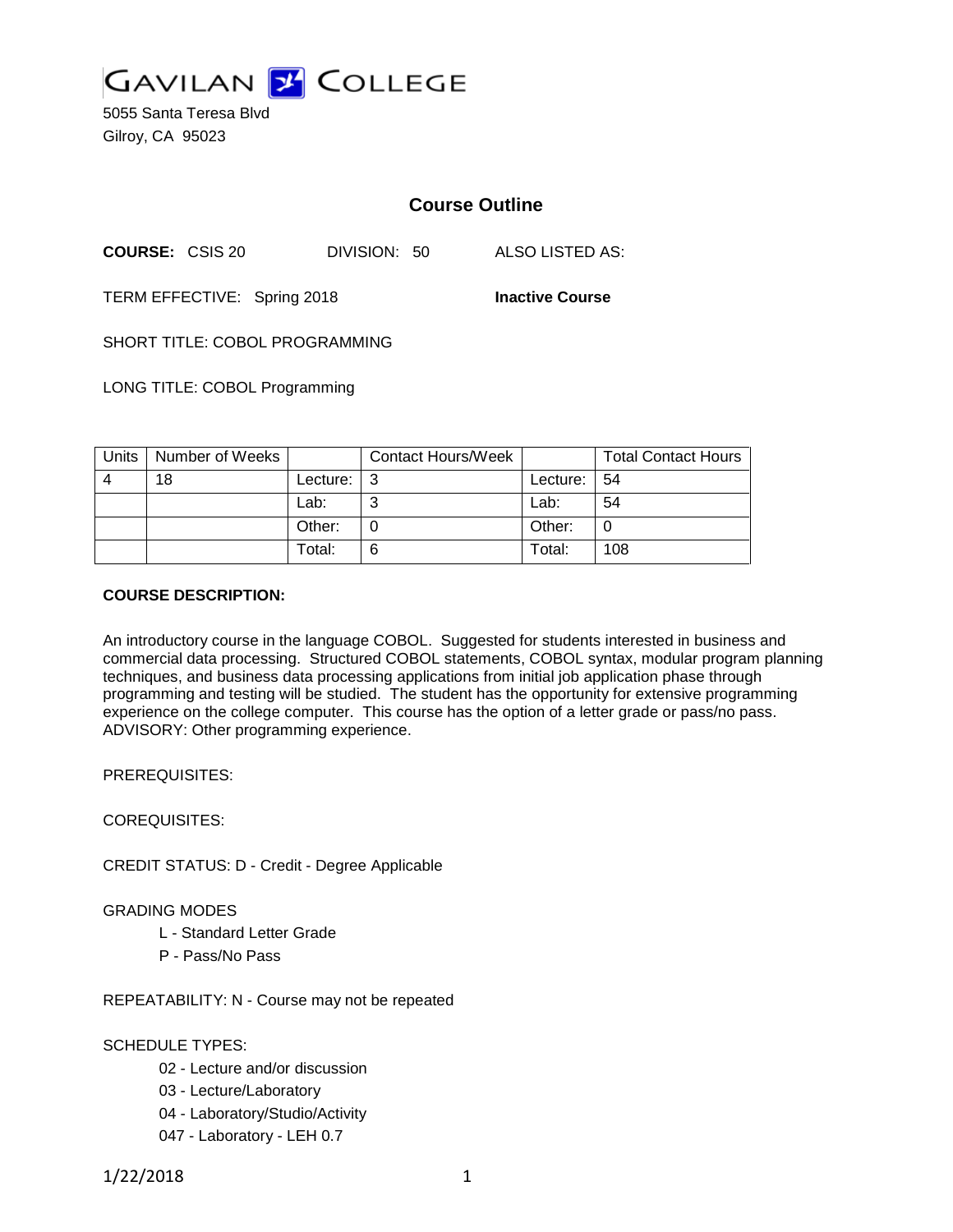05 - Hybrid 72 - Dist. Ed Internet Delayed 73 - Dist. Ed Internet Delayed LAB 737 - Dist. Ed Internet LAB-LEH 0.7

#### **STUDENT LEARNING OUTCOMES:**

1. Create, test, and evaluate small COBOL programs. ILO: 2.3,7 Measure: Homework, lab work, projects, tests

2. Create test, and evaluate COBOL programs that use calculations.

ILO: 7,3,2

Measure: Homework, lab work, projects, tests

3. Create test, and evaluate COBOL programs that use decisions and selection ILO: 7,3,2,5 Measure: Homework, lab work, projects, tests

4. Create and test programs using loops and tables. ILO: 7,3,2,5 Measure: Homework, lab work, projects, tests

5. Create and test programs that use files. ILO: 7,3,2 Measure: Homework, lab work, projects, tests

### **CONTENT, STUDENT PERFORMANCE OBJECTIVES, OUT-OF-CLASS ASSIGNMENTS**

Inactive Course: 03/27/2017 Course on Hold

9.0 lecture/9.0 lab Hours

Create, compile and test small COBOL programs.

Homework/Lab:

Read the chapters covered in the class lectures, and do the homework at the end of the chapters. Performance objectives:

Students will do homework assignments from each chapter and be tested on their skill on the topics covered.

9.0 lecture/9.0 lab Hours

Create, compile and test COBOL programs that do calculations and output formatting.

Homework/Lab:

Read the chapters covered in the class lectures, and do the homework at the end of the chapters. Performance objectives:

Students will do homework assignments from each chapter and be tested on their skill on the topics covered.

9.0 lecture/9.0 lab Hours

1/22/2018 2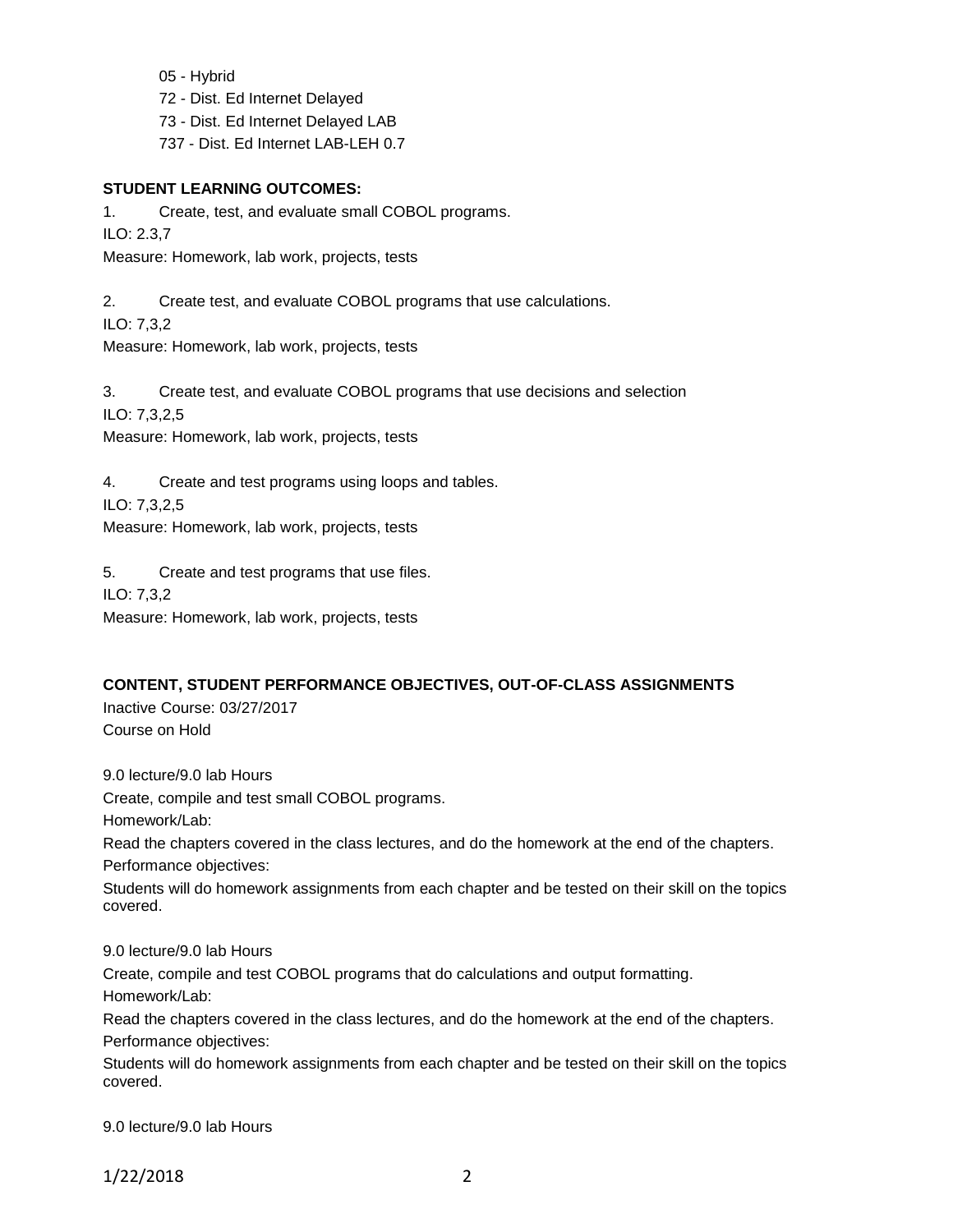Create, compile and test programs that use selection, decisions, and data validation.

Homework/Lab:

Read the chapters covered in the class lectures, and do the homework at the end of the chapters. Performance objectives:

Students will do homework assignments from each chapter and be tested on their skill on the topics covered.

Mid-term test

9.0 lecture/9.0 lab Hours

Create, compile and test programs that use tables and table Processing Homework/Lab:

Read the chapters covered in the class lectures, and do the homework at the end of the chapters. Performance objectives:

Students will do homework assignments from each chapter and be tested on their skill on the topics covered.

9.0 lecture/9.0 lab Hours

Create, compile and test programs that use loops and COBOL sort features.

Homework/Lab:

Read the chapters covered in the class lectures, and do the homework at the end of the chapters.

Performance objectives:

Students will do homework assignments from each chapter and be tested on their skill on the topics covered.

9.0 lecture/9.0 lab Hours

Create, compile and test programs that use files and the Report Writer Feature and Declaratives. Homework/Lab:

Read the chapters covered in the class lectures, and do the homework at the end of the chapters. Performance objectives:

Students will do homework assignments from each chapter and be tested on their skill on the topics covered.

Final projects and exam

## **METHODS OF INSTRUCTION:**

Lecture, computer lab work, sample programs, exercises

## **METHODS OF EVALUATION:**

The types of writing assignments required: None The problem-solving assignments required: None The types of skill demonstrations required: Class performance Performance Exams The types of objective examinations used in the course: Multiple choice

1/22/2018 3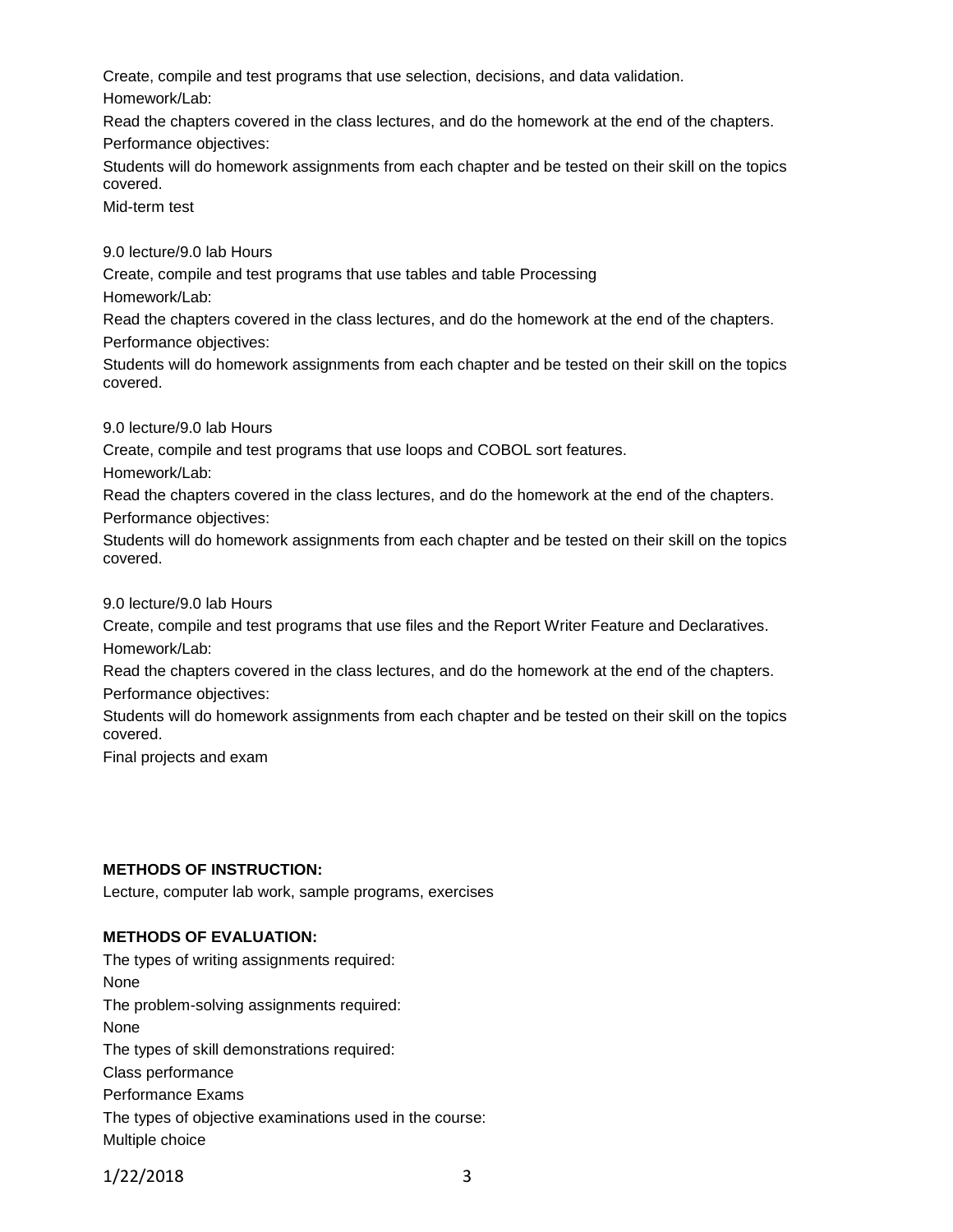| True/false                                             |               |  |  |  |  |
|--------------------------------------------------------|---------------|--|--|--|--|
| Matching items                                         |               |  |  |  |  |
| Completion                                             |               |  |  |  |  |
| Other category:                                        |               |  |  |  |  |
| Other: None                                            |               |  |  |  |  |
| The basis for assigning students grades in the course: |               |  |  |  |  |
| Writing assignments:                                   | $0\% - 0\%$   |  |  |  |  |
| Problem-solving demonstrations: 0% - 0%                |               |  |  |  |  |
| Skill demonstrations:                                  | $30\% - 60\%$ |  |  |  |  |
| Objective examinations:                                | $30\% - 60\%$ |  |  |  |  |
| Other methods of evaluation:                           | $20\% - 40\%$ |  |  |  |  |
|                                                        |               |  |  |  |  |

### **REPRESENTATIVE TEXTBOOKS:**

Structured COBOL Programming, by Shelley, Cashman, 1999, Course Technology, or other appropriate college level text. Reading level of text: 12 grade. Verified by: dvt Other Materials Required to be Purchased by the Student: flash drive

### **ARTICULATION and CERTIFICATE INFORMATION**

Associate Degree: CSU GE: IGETC: CSU TRANSFER: Transferable CSU, effective 200850 UC TRANSFER: Not Transferable

#### SUPPLEMENTAL DATA:

Basic Skills: N Classification: Y Noncredit Category: Y Cooperative Education: Program Status: 2 Stand-alone Special Class Status: N CAN: CAN Sequence: CSU Crosswalk Course Department: CSIS CSU Crosswalk Course Number: 20 Prior to College Level: Y Non Credit Enhanced Funding: N Funding Agency Code: Y In-Service: N Occupational Course: C Maximum Hours: Minimum Hours: Course Control Number: CCC000500352 Sports/Physical Education Course: N

1/22/2018 4